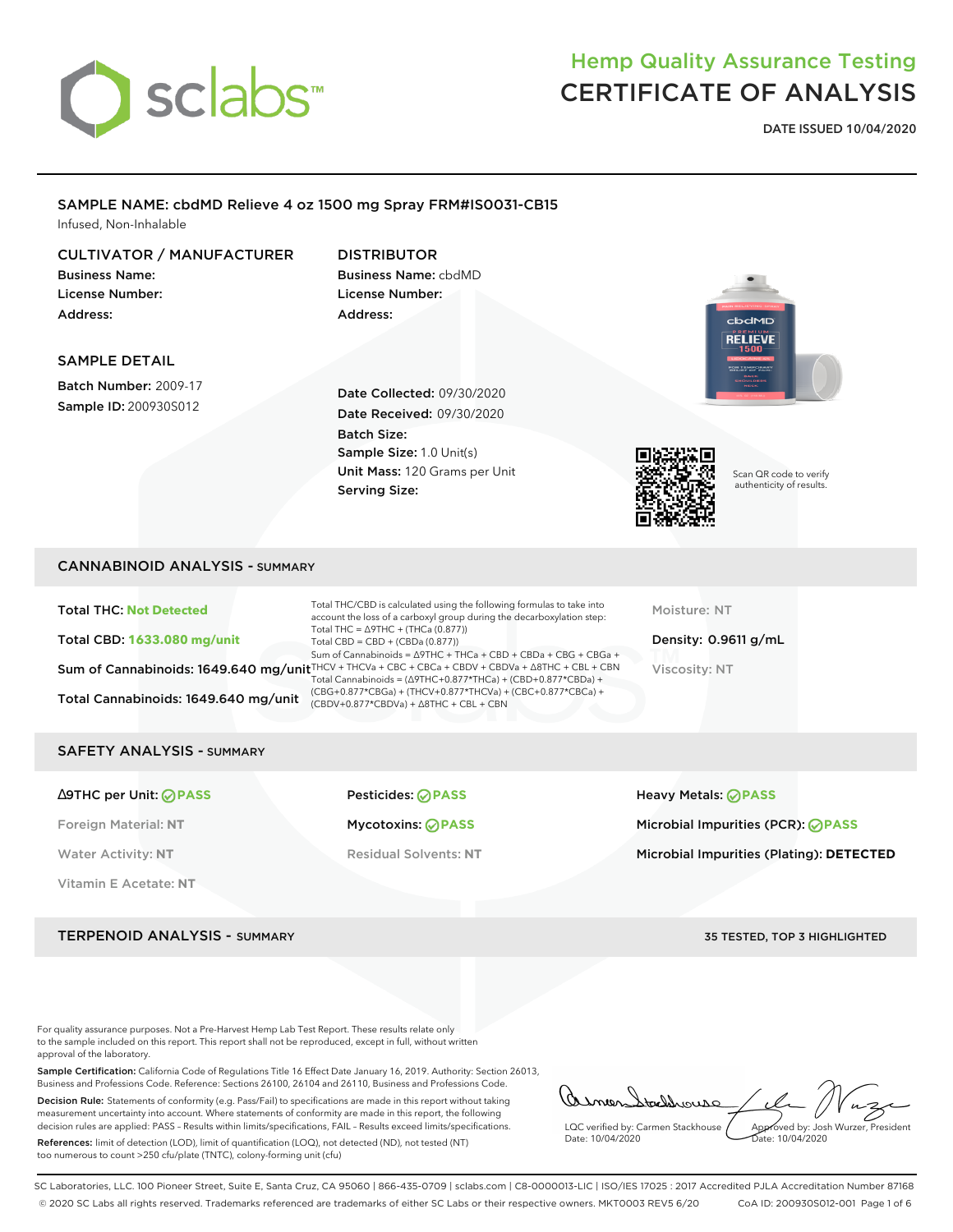

**CBDMD RELIEVE 4 OZ 1500 MG SPRAY FRM#IS0031-CB15 | DATE ISSUED 10/04/2020**



Tested by high-performance liquid chromatography with diode-array detection (HPLC-DAD).

**Method:** QSP - (1157) Analysis of Cannabinoids by HPLC-DAD

TOTAL THC: **Not Detected** Total THC (∆9THC+0.877\*THCa)

### TOTAL CBD: **1633.080 mg/unit**

Total CBD (CBD+0.877\*CBDa)

### TOTAL CANNABINOIDS: 1649.640 mg/unit

Total Cannabinoids (Total THC) + (Total CBD) + (Total CBG) + (Total THCV) + (Total CBC) + (Total CBDV) + ∆8THC + CBL + CBN

### TOTAL CBG: 5.040 mg/unit

Total CBG (CBG+0.877\*CBGa)

### TOTAL THCV: ND

Total THCV (THCV+0.877\*THCVa)

### TOTAL CBC: ND

Total CBC (CBC+0.877\*CBCa)

#### TOTAL CBDV: 5.880 mg/unit

Total CBDV (CBDV+0.877\*CBDVa)

### **CANNABINOID TEST RESULTS -** 10/04/2020

| <b>COMPOUND</b>            | LOD/LOQ<br>(mg/g) | <b>MEASUREMENT</b><br><b>UNCERTAINTY (mg/g)</b> | <b>RESULT</b><br>(mg/g) | <b>RESULT</b><br>(%) |
|----------------------------|-------------------|-------------------------------------------------|-------------------------|----------------------|
| <b>CBD</b>                 | 0.004 / 0.011     | ±0.6519                                         | 13.609                  | 1.3609               |
| <b>CBDV</b>                | 0.002 / 0.007     | ±0.0026                                         | 0.049                   | 0.0049               |
| <b>CBN</b>                 | 0.001 / 0.004     | ±0.0017                                         | 0.047                   | 0.0047               |
| <b>CBG</b>                 | 0.002/0.005       | ±0.0026                                         | 0.042                   | 0.0042               |
| Δ9THC                      | 0.002 / 0.005     | N/A                                             | <b>ND</b>               | <b>ND</b>            |
| $\triangle$ 8THC           | 0.01 / 0.02       | N/A                                             | <b>ND</b>               | <b>ND</b>            |
| <b>THCa</b>                | 0.001 / 0.002     | N/A                                             | <b>ND</b>               | <b>ND</b>            |
| <b>THCV</b>                | 0.002 / 0.008     | N/A                                             | <b>ND</b>               | <b>ND</b>            |
| <b>THCVa</b>               | 0.002 / 0.005     | N/A                                             | <b>ND</b>               | <b>ND</b>            |
| <b>CBDa</b>                | 0.001 / 0.003     | N/A                                             | <b>ND</b>               | <b>ND</b>            |
| <b>CBDVa</b>               | 0.001 / 0.003     | N/A                                             | <b>ND</b>               | <b>ND</b>            |
| <b>CBGa</b>                | 0.002 / 0.006     | N/A                                             | <b>ND</b>               | <b>ND</b>            |
| <b>CBL</b>                 | 0.003 / 0.008     | N/A                                             | <b>ND</b>               | <b>ND</b>            |
| <b>CBC</b>                 | 0.003 / 0.010     | N/A                                             | <b>ND</b>               | <b>ND</b>            |
| <b>CBCa</b>                | 0.001/0.004       | N/A                                             | <b>ND</b>               | <b>ND</b>            |
| <b>SUM OF CANNABINOIDS</b> |                   |                                                 | 13.747 mg/g             | 1.3747%              |

#### Unit Mass: 120 Grams per Unit

| ∆9THC per Unit                     | 1100 per-package limit | <b>ND</b>        | <b>PASS</b> |
|------------------------------------|------------------------|------------------|-------------|
| <b>Total THC per Unit</b>          |                        | <b>ND</b>        |             |
| <b>CBD per Unit</b>                |                        | 1633.080 mg/unit |             |
| <b>Total CBD per Unit</b>          |                        | 1633.080 mg/unit |             |
| Sum of Cannabinoids per Unit       |                        | 1649.640 mg/unit |             |
| <b>Total Cannabinoids per Unit</b> |                        | 1649.640 mg/unit |             |

### **MOISTURE TEST RESULT**

**Not Tested**

### **DENSITY TEST RESULT**

**VISCOSITY TEST RESULT**

**Not Tested**

### **0.9611 g/mL**

Tested 10/04/2020

**Method:** QSP - (7870) Sample Preparation



SC Laboratories, LLC. 100 Pioneer Street, Suite E, Santa Cruz, CA 95060 | 866-435-0709 | sclabs.com | C8-0000013-LIC | ISO/IES 17025 : 2017 Accredited PJLA Accreditation Number 87168 © 2020 SC Labs all rights reserved. Trademarks referenced are trademarks of either SC Labs or their respective owners. MKT0003 REV5 6/20 CoA ID: 200930S012-001 Page 2 of 6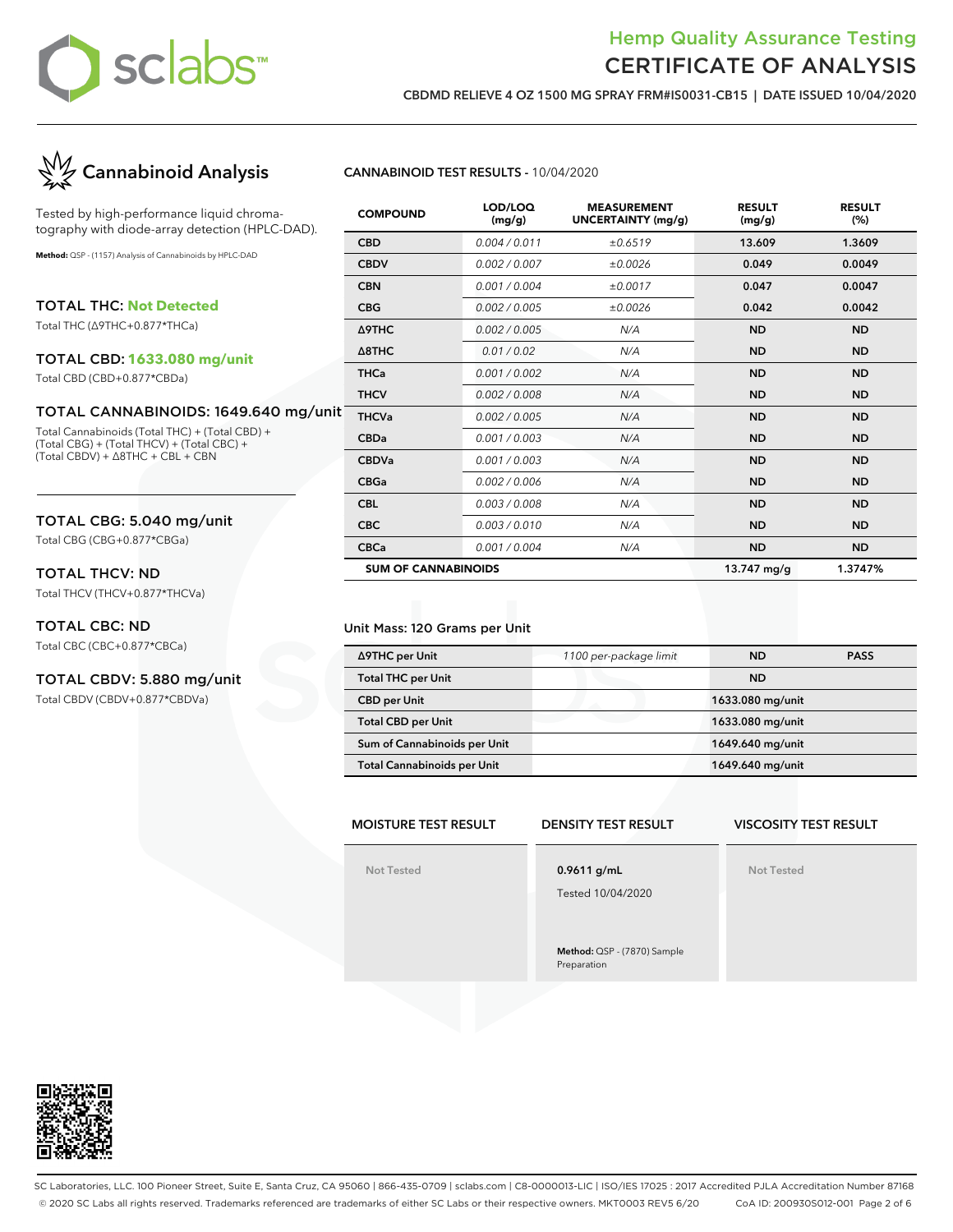

**CBDMD RELIEVE 4 OZ 1500 MG SPRAY FRM#IS0031-CB15 | DATE ISSUED 10/04/2020**

### **Terpenoid Analysis**

Terpene analysis utilizing gas chromatographyflame ionization detection (GC-FID). Terpenes are the aromatic compounds that endow cannabis with their unique scent and effect. Following are the primary terpenes detected.

**Method:** QSP - (1192) Analysis of Terpenoids by GC-FID

#### **TERPENOID TEST RESULTS -** 10/03/2020

| <b>COMPOUND</b>         | LOD/LOQ<br>(mg/g) | <b>MEASUREMENT</b><br><b>UNCERTAINTY (mg/g)</b> | <b>RESULT</b><br>(mg/g) | <b>RESULT</b><br>(%) |
|-------------------------|-------------------|-------------------------------------------------|-------------------------|----------------------|
| $\alpha$ Pinene         | 0.03 / 0.09       | N/A                                             | <b>ND</b>               | <b>ND</b>            |
| Camphene                | 0.04 / 0.11       | N/A                                             | <b>ND</b>               | <b>ND</b>            |
| Sabinene                | 0.04 / 0.11       | N/A                                             | <b>ND</b>               | <b>ND</b>            |
| $\beta$ Pinene          | 0.04 / 0.11       | N/A                                             | <b>ND</b>               | <b>ND</b>            |
| <b>Myrcene</b>          | 0.04 / 0.11       | N/A                                             | <b>ND</b>               | <b>ND</b>            |
| $\alpha$ Phellandrene   | 0.05 / 0.1        | N/A                                             | <b>ND</b>               | <b>ND</b>            |
| 3 Carene                | 0.04 / 0.1        | N/A                                             | <b>ND</b>               | <b>ND</b>            |
| $\alpha$ Terpinene      | 0.04 / 0.1        | N/A                                             | <b>ND</b>               | <b>ND</b>            |
| Limonene                | 0.02 / 0.05       | N/A                                             | <b>ND</b>               | <b>ND</b>            |
| Eucalyptol              | 0.03 / 0.08       | N/A                                             | <b>ND</b>               | <b>ND</b>            |
| Ocimene                 | 0.03 / 0.09       | N/A                                             | <b>ND</b>               | <b>ND</b>            |
| $\gamma$ Terpinene      | 0.04 / 0.1        | N/A                                             | <b>ND</b>               | <b>ND</b>            |
| Sabinene Hydrate        | 0.02 / 0.07       | N/A                                             | <b>ND</b>               | <b>ND</b>            |
| Fenchone                | 0.04 / 0.12       | N/A                                             | <b>ND</b>               | <b>ND</b>            |
| Terpinolene             | 0.03 / 0.09       | N/A                                             | <b>ND</b>               | <b>ND</b>            |
| Linalool                | 0.03 / 0.08       | N/A                                             | <b>ND</b>               | <b>ND</b>            |
| Fenchol                 | 0.03 / 0.09       | N/A                                             | <b>ND</b>               | <b>ND</b>            |
| (-)-Isopulegol          | 0.02 / 0.05       | N/A                                             | <b>ND</b>               | <b>ND</b>            |
| Camphor                 | 0.1 / 0.2         | N/A                                             | <b>ND</b>               | <b>ND</b>            |
| Isoborneol              | 0.04 / 0.1        | N/A                                             | <b>ND</b>               | <b>ND</b>            |
| <b>Borneol</b>          | 0.1 / 0.2         | N/A                                             | <b>ND</b>               | <b>ND</b>            |
| Menthol                 | 0.03 / 0.09       | N/A                                             | <b>ND</b>               | <b>ND</b>            |
| <b>Terpineol</b>        | 0.02 / 0.07       | N/A                                             | <b>ND</b>               | <b>ND</b>            |
| Nerol                   | 0.03 / 0.09       | N/A                                             | <b>ND</b>               | <b>ND</b>            |
| R-(+)-Pulegone          | 0.03 / 0.09       | N/A                                             | <b>ND</b>               | <b>ND</b>            |
| Geraniol                | 0.02 / 0.07       | N/A                                             | <b>ND</b>               | <b>ND</b>            |
| <b>Geranyl Acetate</b>  | 0.02 / 0.06       | N/A                                             | <b>ND</b>               | <b>ND</b>            |
| $\alpha$ Cedrene        | 0.02 / 0.07       | N/A                                             | <b>ND</b>               | <b>ND</b>            |
| $\beta$ Caryophyllene   | 0.02 / 0.07       | N/A                                             | <b>ND</b>               | <b>ND</b>            |
| $\alpha$ Humulene       | 0.02 / 0.05       | N/A                                             | <b>ND</b>               | <b>ND</b>            |
| Valencene               | 0.01 / 0.03       | N/A                                             | ND                      | <b>ND</b>            |
| Nerolidol               | 0.3 / 0.8         | N/A                                             | ND                      | ND                   |
| Caryophyllene Oxide     | 0.04 / 0.11       | N/A                                             | <b>ND</b>               | <b>ND</b>            |
| Guaiol                  | 0.03 / 0.09       | N/A                                             | <b>ND</b>               | <b>ND</b>            |
| Cedrol                  | 0.04 / 0.11       | N/A                                             | ND                      | <b>ND</b>            |
| $\alpha$ Bisabolol      | 0.02 / 0.07       | N/A                                             | <b>ND</b>               | <b>ND</b>            |
| <b>TOTAL TERPENOIDS</b> |                   |                                                 | ND                      | <b>ND</b>            |



SC Laboratories, LLC. 100 Pioneer Street, Suite E, Santa Cruz, CA 95060 | 866-435-0709 | sclabs.com | C8-0000013-LIC | ISO/IES 17025 : 2017 Accredited PJLA Accreditation Number 87168 © 2020 SC Labs all rights reserved. Trademarks referenced are trademarks of either SC Labs or their respective owners. MKT0003 REV5 6/20 CoA ID: 200930S012-001 Page 3 of 6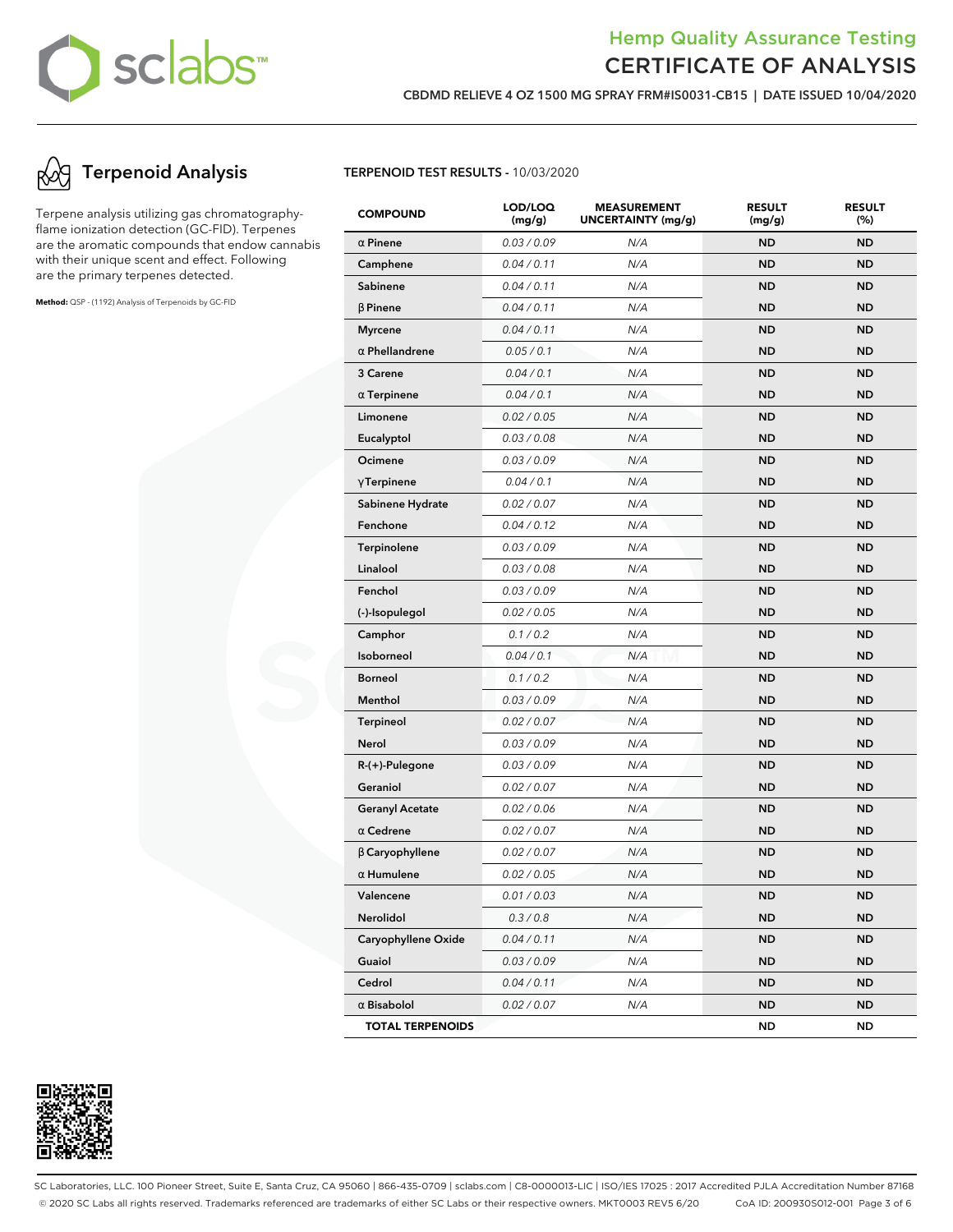

**CBDMD RELIEVE 4 OZ 1500 MG SPRAY FRM#IS0031-CB15 | DATE ISSUED 10/04/2020**

### **Pesticide Analysis**

#### **CATEGORY 1 AND 2 PESTICIDES**

Pesticide and plant growth regulator analysis utilizing high-performance liquid chromatography-mass spectrometry (HPLC-MS) or gas chromatography-mass spectrometry (GC-MS). \*GC-MS utilized where indicated.

**Method:** QSP - (1212) Analysis of Pesticides and Mycotoxins by LC-MS or QSP - (1213) Analysis of Pesticides by GC-MS

### **CATEGORY 1 PESTICIDE TEST RESULTS -** 10/02/2020 **PASS**

| <b>COMPOUND</b>          | LOD/LOQ<br>$(\mu g/g)$ | <b>ACTION LIMIT</b><br>$(\mu q/q)$ | <b>MEASUREMENT</b><br>UNCERTAINTY (µq/q) | <b>RESULT</b><br>$(\mu g/g)$ | <b>RESULT</b> |
|--------------------------|------------------------|------------------------------------|------------------------------------------|------------------------------|---------------|
| Aldicarb                 | 0.03/0.09              | $>$ LOD                            | N/A                                      | <b>ND</b>                    | <b>PASS</b>   |
| Carbofuran               | 0.01 / 0.04            | $\ge$ LOD                          | N/A                                      | <b>ND</b>                    | <b>PASS</b>   |
| Chlordane*               | 0.03 / 0.08            | $\ge$ LOD                          | N/A                                      | <b>ND</b>                    | <b>PASS</b>   |
| Chlorfenapyr*            | 0.03/0.10              | $\ge$ LOD                          | N/A                                      | <b>ND</b>                    | <b>PASS</b>   |
| Chlorpyrifos             | 0.02 / 0.06            | $\ge$ LOD                          | N/A                                      | <b>ND</b>                    | <b>PASS</b>   |
| Coumaphos                | 0.02 / 0.06            | $\ge$ LOD                          | N/A                                      | <b>ND</b>                    | <b>PASS</b>   |
| Daminozide               | 0.03/0.10              | $>$ LOD                            | N/A                                      | <b>ND</b>                    | <b>PASS</b>   |
| <b>DDVP</b> (Dichlorvos) | 0.02 / 0.07            | $\ge$ LOD                          | N/A                                      | <b>ND</b>                    | <b>PASS</b>   |
| <b>Dimethoate</b>        | 0.02 / 0.07            | $\ge$ LOD                          | N/A                                      | <b>ND</b>                    | <b>PASS</b>   |
| Ethoprop(hos)            | 0.03 / 0.08            | $\ge$ LOD                          | N/A                                      | <b>ND</b>                    | <b>PASS</b>   |
| Etofenprox               | 0.02 / 0.05            | $\ge$ LOD                          | N/A                                      | <b>ND</b>                    | <b>PASS</b>   |
| Fenoxycarb               | 0.02 / 0.06            | $\ge$ LOD                          | N/A                                      | <b>ND</b>                    | <b>PASS</b>   |
| Fipronil                 | 0.02 / 0.06            | $\ge$ LOD                          | N/A                                      | <b>ND</b>                    | <b>PASS</b>   |
| Imazalil                 | 0.02 / 0.06            | $>$ LOD                            | N/A                                      | <b>ND</b>                    | <b>PASS</b>   |
| <b>Methiocarb</b>        | 0.02 / 0.06            | $>$ LOD                            | N/A                                      | <b>ND</b>                    | <b>PASS</b>   |
| Methyl parathion         | 0.03/0.10              | $\ge$ LOD                          | N/A                                      | <b>ND</b>                    | <b>PASS</b>   |
| <b>Mevinphos</b>         | 0.03/0.09              | $\ge$ LOD                          | N/A                                      | <b>ND</b>                    | <b>PASS</b>   |
| Paclobutrazol            | 0.02 / 0.05            | $\ge$ LOD                          | N/A                                      | <b>ND</b>                    | <b>PASS</b>   |
| Propoxur                 | 0.02 / 0.06            | $\ge$ LOD                          | N/A                                      | <b>ND</b>                    | <b>PASS</b>   |
| Spiroxamine              | 0.02 / 0.05            | $\ge$ LOD                          | N/A                                      | <b>ND</b>                    | <b>PASS</b>   |
| Thiacloprid              | 0.03 / 0.07            | $\ge$ LOD                          | N/A                                      | <b>ND</b>                    | <b>PASS</b>   |
|                          |                        |                                    |                                          |                              |               |

#### **CATEGORY 2 PESTICIDE TEST RESULTS -** 10/02/2020 **PASS**

| Abamectin           | 0.03/0.10   | 0.3            | N/A | <b>ND</b> | <b>PASS</b> |
|---------------------|-------------|----------------|-----|-----------|-------------|
| Acephate            | 0.01 / 0.04 | 5              | N/A | <b>ND</b> | <b>PASS</b> |
| Acequinocyl         | 0.02 / 0.05 | $\overline{4}$ | N/A | <b>ND</b> | <b>PASS</b> |
| Acetamiprid         | 0.02 / 0.05 | 5              | N/A | <b>ND</b> | <b>PASS</b> |
| Azoxystrobin        | 0.01/0.04   | 40             | N/A | <b>ND</b> | <b>PASS</b> |
| <b>Bifenazate</b>   | 0.01 / 0.02 | 5              | N/A | <b>ND</b> | <b>PASS</b> |
| <b>Bifenthrin</b>   | 0.01/0.02   | 0.5            | N/A | <b>ND</b> | <b>PASS</b> |
| <b>Boscalid</b>     | 0.02 / 0.06 | 10             | N/A | <b>ND</b> | <b>PASS</b> |
| Captan              | 0.2/0.5     | 5              | N/A | <b>ND</b> | <b>PASS</b> |
| Carbaryl            | 0.01 / 0.02 | 0.5            | N/A | <b>ND</b> | <b>PASS</b> |
| Chlorantraniliprole | 0.01 / 0.03 | 40             | N/A | <b>ND</b> | <b>PASS</b> |

Continued on next page



SC Laboratories, LLC. 100 Pioneer Street, Suite E, Santa Cruz, CA 95060 | 866-435-0709 | sclabs.com | C8-0000013-LIC | ISO/IES 17025 : 2017 Accredited PJLA Accreditation Number 87168 © 2020 SC Labs all rights reserved. Trademarks referenced are trademarks of either SC Labs or their respective owners. MKT0003 REV5 6/20 CoA ID: 200930S012-001 Page 4 of 6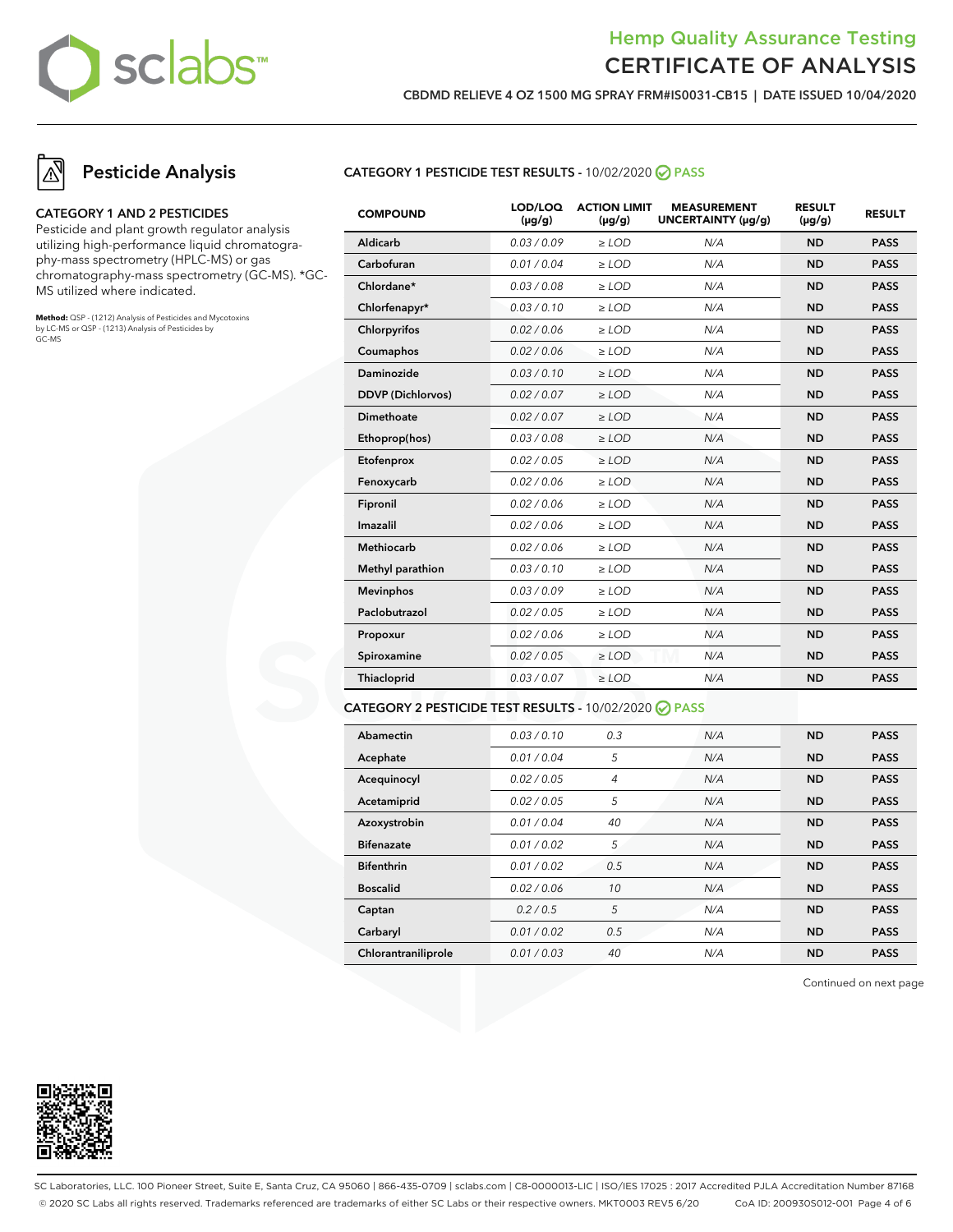

**CBDMD RELIEVE 4 OZ 1500 MG SPRAY FRM#IS0031-CB15 | DATE ISSUED 10/04/2020**



### **Pesticide Analysis** Continued

#### **CATEGORY 1 AND 2 PESTICIDES**

Pesticide and plant growth regulator analysis utilizing high-performance liquid chromatography-mass spectrometry (HPLC-MS) or gas chromatography-mass spectrometry (GC-MS). \*GC-MS utilized where indicated.

**Method:** QSP - (1212) Analysis of Pesticides and Mycotoxins by LC-MS or QSP - (1213) Analysis of Pesticides by GC-MS

### **CATEGORY 2 PESTICIDE TEST RESULTS -** 10/02/2020 continued **PASS**

| <b>COMPOUND</b>          | LOD/LOQ<br>$(\mu g/g)$ | <b>ACTION LIMIT</b><br>$(\mu g/g)$ | <b>MEASUREMENT</b><br>UNCERTAINTY (µg/g) | <b>RESULT</b><br>$(\mu g/g)$ | <b>RESULT</b> |
|--------------------------|------------------------|------------------------------------|------------------------------------------|------------------------------|---------------|
| Clofentezine             | 0.02 / 0.06            | 0.5                                | N/A                                      | <b>ND</b>                    | <b>PASS</b>   |
| Cyfluthrin               | 0.1 / 0.4              | $\mathcal{I}$                      | N/A                                      | <b>ND</b>                    | <b>PASS</b>   |
| Cypermethrin             | 0.1 / 0.3              | $\mathcal{I}$                      | N/A                                      | <b>ND</b>                    | <b>PASS</b>   |
| Diazinon                 | 0.01 / 0.04            | 0.2                                | N/A                                      | <b>ND</b>                    | <b>PASS</b>   |
| Dimethomorph             | 0.01 / 0.03            | 20                                 | N/A                                      | <b>ND</b>                    | <b>PASS</b>   |
| Etoxazole                | 0.010 / 0.028          | 1.5                                | N/A                                      | <b>ND</b>                    | <b>PASS</b>   |
| Fenhexamid               | 0.02 / 0.1             | 10                                 | N/A                                      | ND                           | <b>PASS</b>   |
| Fenpyroximate            | 0.03 / 0.08            | $\overline{c}$                     | N/A                                      | <b>ND</b>                    | <b>PASS</b>   |
| Flonicamid               | 0.01 / 0.04            | $\overline{c}$                     | N/A                                      | <b>ND</b>                    | <b>PASS</b>   |
| Fludioxonil              | 0.03 / 0.08            | 30                                 | N/A                                      | ND                           | <b>PASS</b>   |
| Hexythiazox              | 0.01 / 0.04            | $\overline{2}$                     | N/A                                      | ND                           | <b>PASS</b>   |
| Imidacloprid             | 0.01 / 0.04            | 3                                  | N/A                                      | ND                           | <b>PASS</b>   |
| Kresoxim-methyl          | 0.02 / 0.07            | $\mathcal{I}$                      | N/A                                      | ND                           | <b>PASS</b>   |
| <b>Malathion</b>         | 0.02 / 0.05            | 5                                  | N/A                                      | <b>ND</b>                    | <b>PASS</b>   |
| Metalaxyl                | 0.02 / 0.06            | 15                                 | N/A                                      | <b>ND</b>                    | <b>PASS</b>   |
| Methomyl                 | 0.03 / 0.1             | 0.1                                | N/A                                      | <b>ND</b>                    | <b>PASS</b>   |
| Myclobutanil             | 0.03 / 0.1             | 9                                  | N/A                                      | <b>ND</b>                    | <b>PASS</b>   |
| <b>Naled</b>             | 0.03 / 0.1             | 0.5                                | N/A                                      | ND                           | <b>PASS</b>   |
| Oxamyl                   | 0.02 / 0.06            | 0.2                                | N/A                                      | <b>ND</b>                    | <b>PASS</b>   |
| Pentachloronitrobenzene* | 0.03 / 0.09            | 0.2                                | N/A                                      | <b>ND</b>                    | <b>PASS</b>   |
| Permethrin               | 0.03 / 0.09            | 20                                 | N/A                                      | ND                           | <b>PASS</b>   |
| Phosmet                  | 0.03 / 0.10            | 0.2                                | N/A                                      | <b>ND</b>                    | <b>PASS</b>   |
| Piperonylbutoxide        | 0.003 / 0.009          | 8                                  | N/A                                      | <b>ND</b>                    | <b>PASS</b>   |
| Prallethrin              | 0.03 / 0.08            | 0.4                                | N/A                                      | <b>ND</b>                    | <b>PASS</b>   |
| Propiconazole            | 0.01 / 0.03            | 20                                 | N/A                                      | <b>ND</b>                    | <b>PASS</b>   |
| Pyrethrins               | 0.03 / 0.08            | $\mathcal{I}$                      | N/A                                      | ND                           | <b>PASS</b>   |
| Pyridaben                | 0.006 / 0.019          | 3                                  | N/A                                      | ND                           | <b>PASS</b>   |
| Spinetoram               | 0.02 / 0.07            | 3                                  | N/A                                      | ND                           | <b>PASS</b>   |
| Spinosad                 | 0.02 / 0.06            | 3                                  | N/A                                      | ND                           | <b>PASS</b>   |
| Spiromesifen             | 0.02 / 0.05            | 12                                 | N/A                                      | <b>ND</b>                    | <b>PASS</b>   |
| Spirotetramat            | 0.01 / 0.02            | 13                                 | N/A                                      | <b>ND</b>                    | <b>PASS</b>   |
| Tebuconazole             | 0.02 / 0.07            | $\overline{c}$                     | N/A                                      | <b>ND</b>                    | <b>PASS</b>   |
| Thiamethoxam             | 0.03 / 0.08            | 4.5                                | N/A                                      | <b>ND</b>                    | <b>PASS</b>   |
| Trifloxystrobin          | 0.01 / 0.03            | 30                                 | N/A                                      | ND                           | <b>PASS</b>   |



SC Laboratories, LLC. 100 Pioneer Street, Suite E, Santa Cruz, CA 95060 | 866-435-0709 | sclabs.com | C8-0000013-LIC | ISO/IES 17025 : 2017 Accredited PJLA Accreditation Number 87168 © 2020 SC Labs all rights reserved. Trademarks referenced are trademarks of either SC Labs or their respective owners. MKT0003 REV5 6/20 CoA ID: 200930S012-001 Page 5 of 6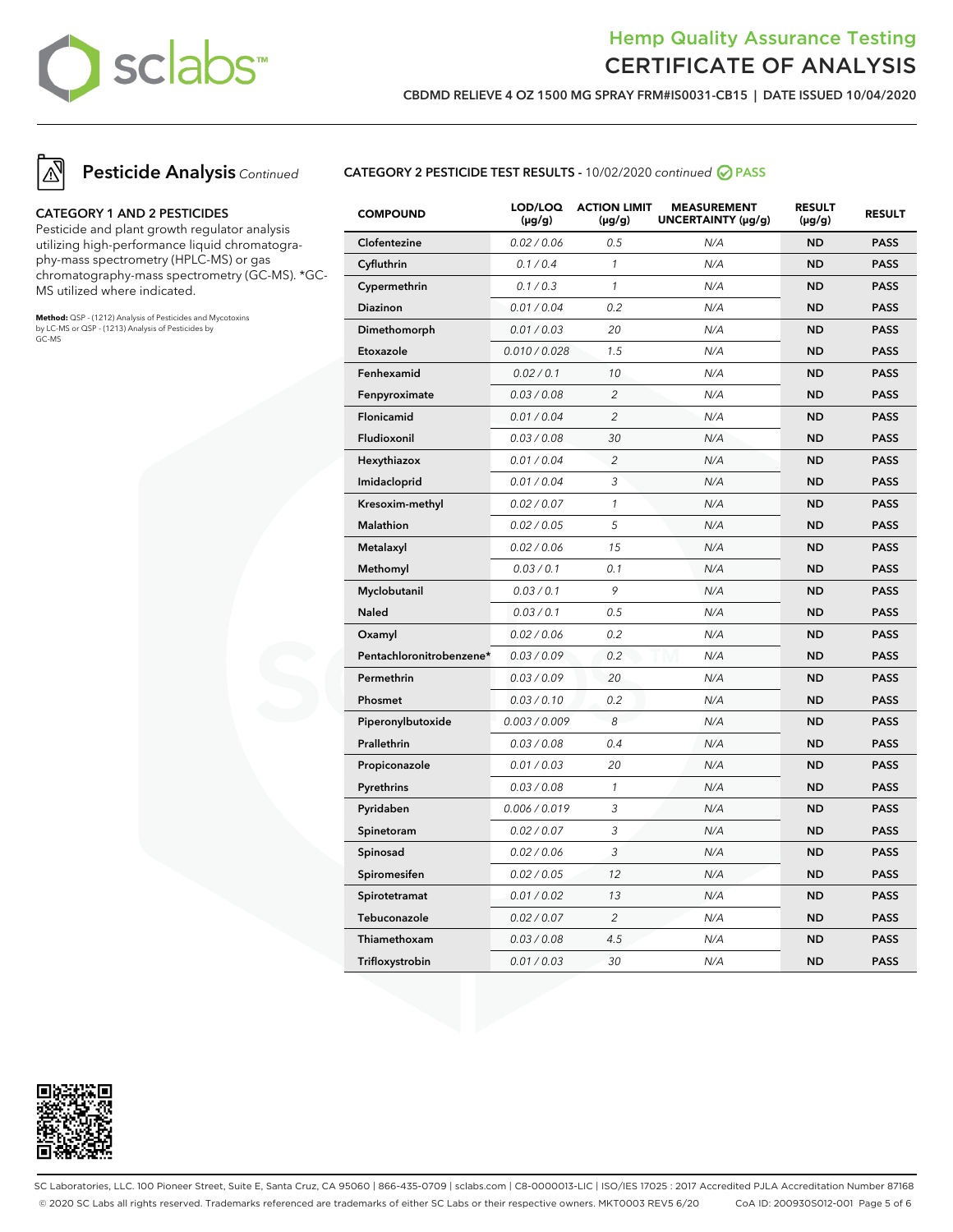

**CBDMD RELIEVE 4 OZ 1500 MG SPRAY FRM#IS0031-CB15 | DATE ISSUED 10/04/2020**



Mycotoxin analysis utilizing high-performance liquid chromatography-mass spectrometry (HPLC-MS).

**Heavy Metals Analysis**

**Microbial Impurities**

Analysis conducted by polymerase chain reaction (PCR) and fluorescence detection of microbial

Heavy metal analysis utilizing inductively coupled plasma-mass spectrometry (ICP-MS).

**Method:** QSP - (1160) Analysis of Heavy Metals by ICP-MS

**Analysis** PCR AND PLATING

**Method:** QSP - (1221) Analysis of Microbial Impurities

Analysis conducted by 3M™ Petrifilm™ and plate counts of microbial impurities. Method: QSP - (6794) Plating with 3M™ Petrifilm<sup>™</sup>

impurities.

**Method:** QSP - (1212) Analysis of Pesticides and Mycotoxins by LC-MS

### **MYCOTOXIN TEST RESULTS -** 10/02/2020 **PASS**

| <b>COMPOUND</b>          | LOD/LOQ<br>(µg/kg) | <b>ACTION LIMIT</b><br>$(\mu g/kg)$ | <b>MEASUREMENT</b><br>UNCERTAINTY (µg/kg) | <b>RESULT</b><br>$(\mu g/kg)$ | <b>RESULT</b> |
|--------------------------|--------------------|-------------------------------------|-------------------------------------------|-------------------------------|---------------|
| <b>Aflatoxin B1</b>      | 2.0/6.0            | 20                                  | N/A                                       | <b>ND</b>                     | <b>PASS</b>   |
| Aflatoxin B <sub>2</sub> | 1.8/5.6            | 20                                  | N/A                                       | <b>ND</b>                     | <b>PASS</b>   |
| <b>Aflatoxin G1</b>      | 1.0/3.1            | 20                                  | N/A                                       | <b>ND</b>                     | <b>PASS</b>   |
| <b>Aflatoxin G2</b>      | 1.2/3.5            | 20                                  | N/A                                       | <b>ND</b>                     | <b>PASS</b>   |
| <b>Total Aflatoxin</b>   |                    | 20                                  |                                           | <b>ND</b>                     | <b>PASS</b>   |
| Ochratoxin A             | 6.3/19.2           | 20                                  | N/A                                       | <b>ND</b>                     | <b>PASS</b>   |

#### **HEAVY METALS TEST RESULTS -** 10/02/2020 **PASS**

| <b>COMPOUND</b> | LOD/LOQ<br>$(\mu g/g)$ | <b>ACTION LIMIT</b><br>$(\mu g/g)$ | <b>MEASUREMENT</b><br>UNCERTAINTY (µg/g) | <b>RESULT</b><br>$(\mu g/g)$ | <b>RESULT</b> |
|-----------------|------------------------|------------------------------------|------------------------------------------|------------------------------|---------------|
| Cadmium         | 0.02/0.05              | 0.5                                | N/A                                      | <b>ND</b>                    | <b>PASS</b>   |
| Lead            | 0.04/0.1               | 0.5                                | N/A                                      | <b>ND</b>                    | <b>PASS</b>   |
| Arsenic         | 0.02/0.1               | 1.5                                | N/A                                      | ND                           | <b>PASS</b>   |
| <b>Mercury</b>  | 0.002/0.01             | 3                                  | N/A                                      | <b>ND</b>                    | <b>PASS</b>   |

#### **MICROBIAL IMPURITIES TEST RESULTS (PCR) -** 10/03/2020 **PASS**

| <b>COMPOUND</b>                        | <b>ACTION LIMIT</b> | <b>RESULT</b> | <b>RESULT</b> |
|----------------------------------------|---------------------|---------------|---------------|
| Shiga toxin-producing Escherichia coli | Detect              | <b>ND</b>     | <b>PASS</b>   |
| Salmonella spp.                        | Detect              | <b>ND</b>     | <b>PASS</b>   |
| Aspergillus fumigatus                  |                     | <b>NT</b>     |               |
| Aspergillus flavus                     |                     | <b>NT</b>     |               |
| Aspergillus niger                      |                     | <b>NT</b>     |               |
| Aspergillus terreus                    |                     | <b>NT</b>     |               |

### **MICROBIAL IMPURITIES TEST RESULTS (PLATING) -** 10/03/2020 **DETECTED**

| <b>COMPOUND</b>             | <b>RESULT</b><br>(cfu/g) |
|-----------------------------|--------------------------|
| <b>Aerobic Plate Count</b>  | <b>ND</b>                |
| <b>Total Yeast and Mold</b> | 200                      |



**NOTES** Photograph of sample provided by client.

SC Laboratories, LLC. 100 Pioneer Street, Suite E, Santa Cruz, CA 95060 | 866-435-0709 | sclabs.com | C8-0000013-LIC | ISO/IES 17025 : 2017 Accredited PJLA Accreditation Number 87168 © 2020 SC Labs all rights reserved. Trademarks referenced are trademarks of either SC Labs or their respective owners. MKT0003 REV5 6/20 CoA ID: 200930S012-001 Page 6 of 6